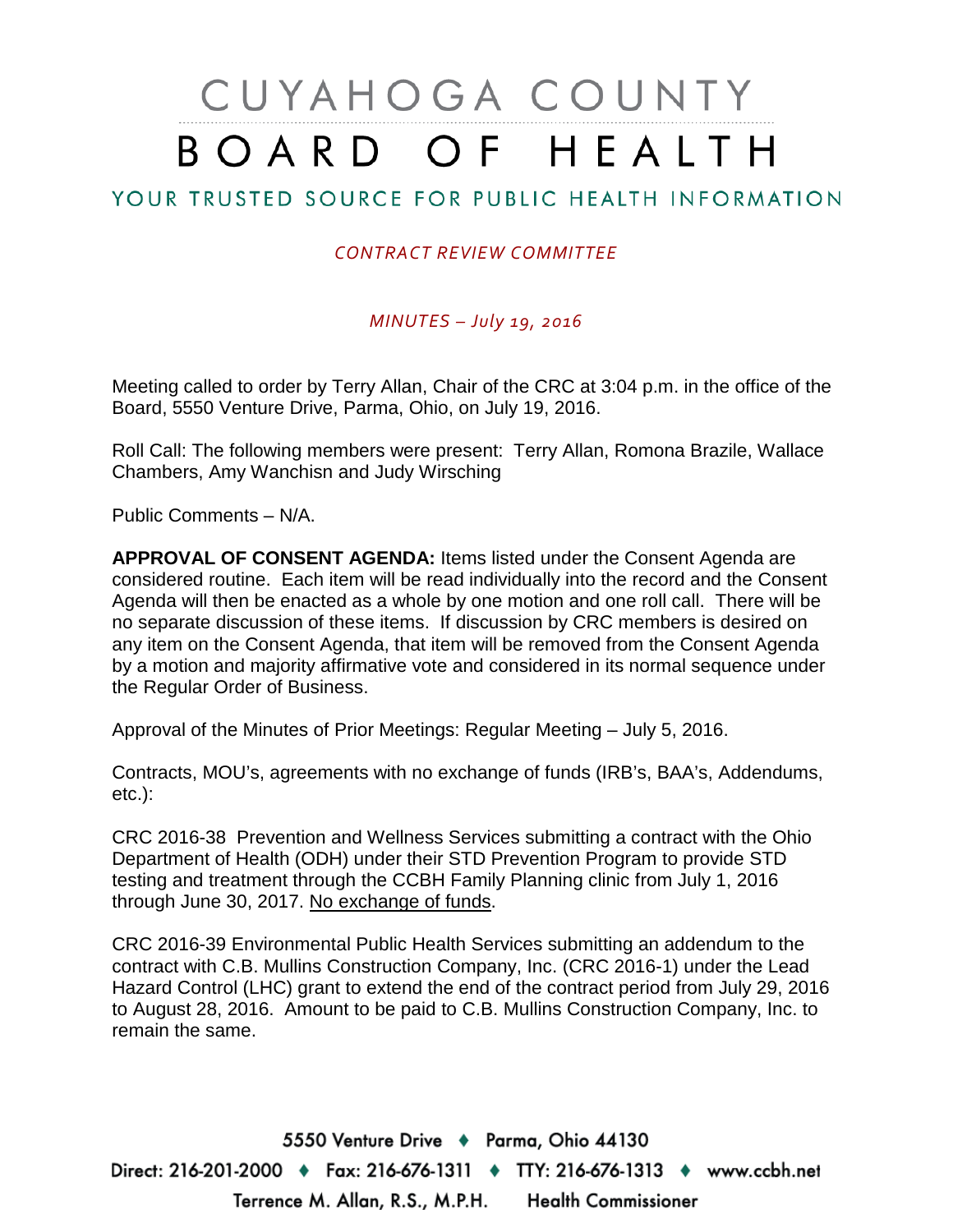It was moved by Judy Wirsching, seconded by Wallace Chambers, that the consent agenda, including the minutes of the July 5, 2016 Regular CRC, meeting be approved:

The Secretary called the roll:

Ayes: Terry Allan, Romona Brazile, Wallace Chambers, Amy Wanchisn and Judy **Wirsching** 

### **CONTRACTS AND AWARDS:**

Tabled Items

None

New Items For Review

Bid/Quote Openings

None

Expenditures: Contracts up to \$25,000

It was moved by Amy Wanchisn, seconded by Judy Wirsching that the contract (CRC 2016-40) with the Friendly Inn Settlement, Inc. under the 2015/2017 Saint Luke's Foundation (SLF) grant for the use of their facility for the Hip-Cuyahoga Community Day on September 10, 2016 in the amount of \$500.00 be approved.

Presented by: Nichelle Shaw

Purpose: To secure a facility for the HIP-Cuyahoga Community Day being held on September 10, 2016. The Friendly Inn was selected by the Community Ambassadors and it is within the Cleveland neighborhood of Central, which is one of the project target communities.

Funding Source: 100% reimbursable through the FY2016 SLF grant.

The Secretary called the roll:

Ayes: Terry Allan, Romona Brazile, Wallace Chambers, Amy Wanchisn and Judy **Wirsching** 

It was moved by Judy Wirsching, seconded by Romona Brazile that the contract (CRC 2016-41) with the City of Shaker Heights under the 2016/2017 Public Health Emergency Preparedness (PHEP) grant from July 1, 2016 through June 30, 2017 in the amount of \$11,855.00 (City of Shaker Heights to provide \$913.00 in-kind match) be approved.

5550 Venture Drive + Parma, Ohio 44130 Direct: 216-201-2000 ♦ Fax: 216-676-1311 ♦ TTY: 216-676-1313 ♦ www.ccbh.net Terrence M. Allan, R.S., M.P.H. **Health Commissioner**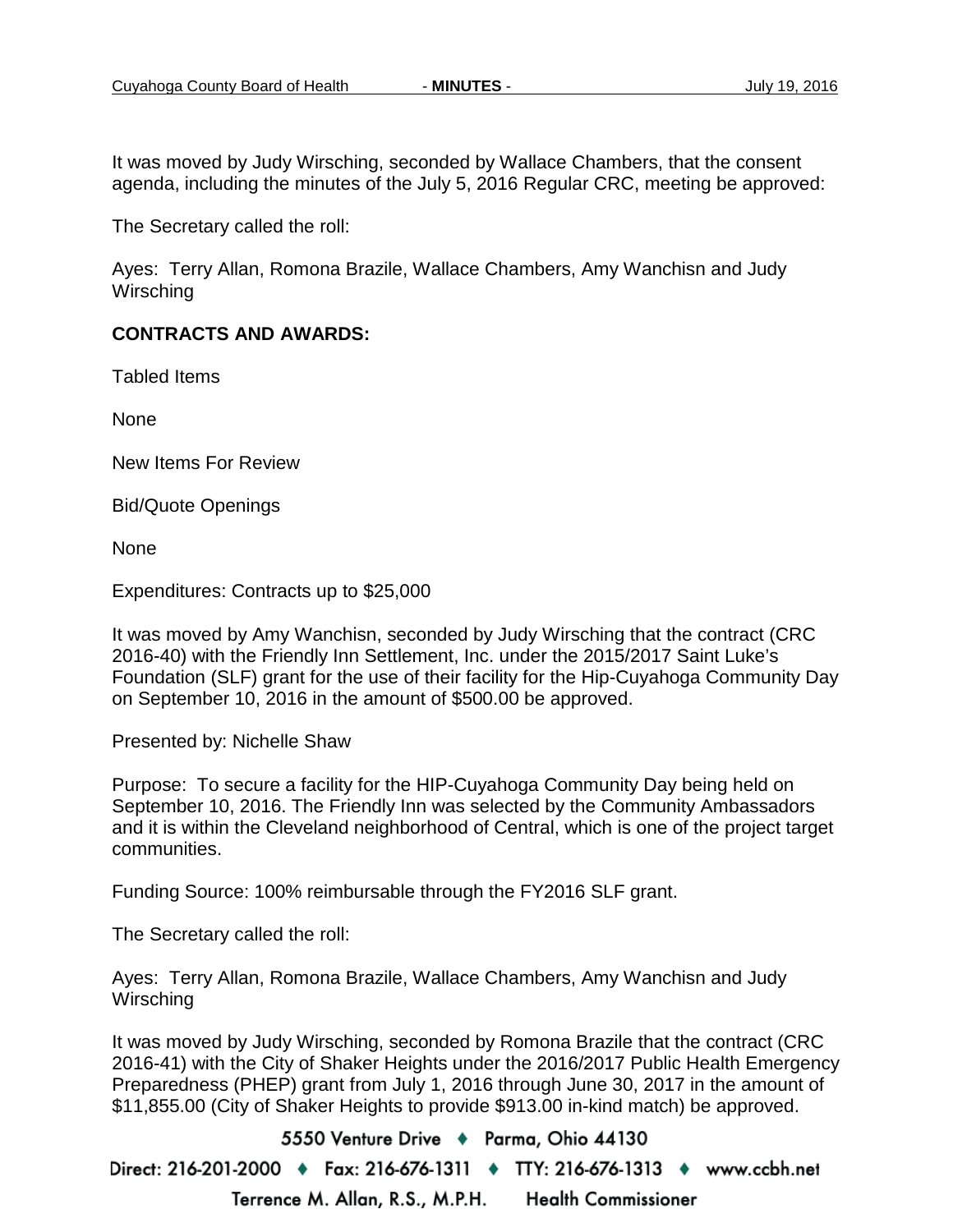Presented by: Amy Wanchisn

Purpose: To collaborate between SHHD, CCBH and CDPH to assure that the deliverables of the 2016/2017 Public Health Emergency Preparedness (PHEP) grant are met.

Funding Source: 100% reimbursable through FY2017 PHEP grant.

The Secretary called the roll:

Ayes: Terry Allan, Romona Brazile, Wallace Chambers, Amy Wanchisn and Judy **Wirsching** 

It was moved by Wallace Chambers, seconded by Judy Wirsching that the addendum (CRC 2016-42) to the contract with ZED Digital (Resolution 2015-196) to modify the scope of services and increase the amount to be paid to ZED Digital from \$112,900.00 to \$116,969.00 be approved.

Presented by: Amy Wanchisn

Purpose: To revise the scope of services in the contract with ZED Digital to meet agency needs during the re-design of the CCBH website.

Funding Source: 100% reimbursable through CCBH General Revenue.

The Secretary called the roll:

Ayes: Terry Allan, Romona Brazile, Wallace Chambers, Amy Wanchisn and Judy **Wirsching** 

Revenue Generating Agreements up to \$25,000

None

Contract Rescissions

None

Public Comment – N/A.

Thereupon, it was moved by Judy Wirsching, seconded by Wallace Chambers, that the following Motion be adopted:

5550 Venture Drive + Parma, Ohio 44130 Direct: 216-201-2000 ♦ Fax: 216-676-1311 ♦ TTY: 216-676-1313 ♦ www.ccbh.net Terrence M. Allan, R.S., M.P.H. **Health Commissioner**